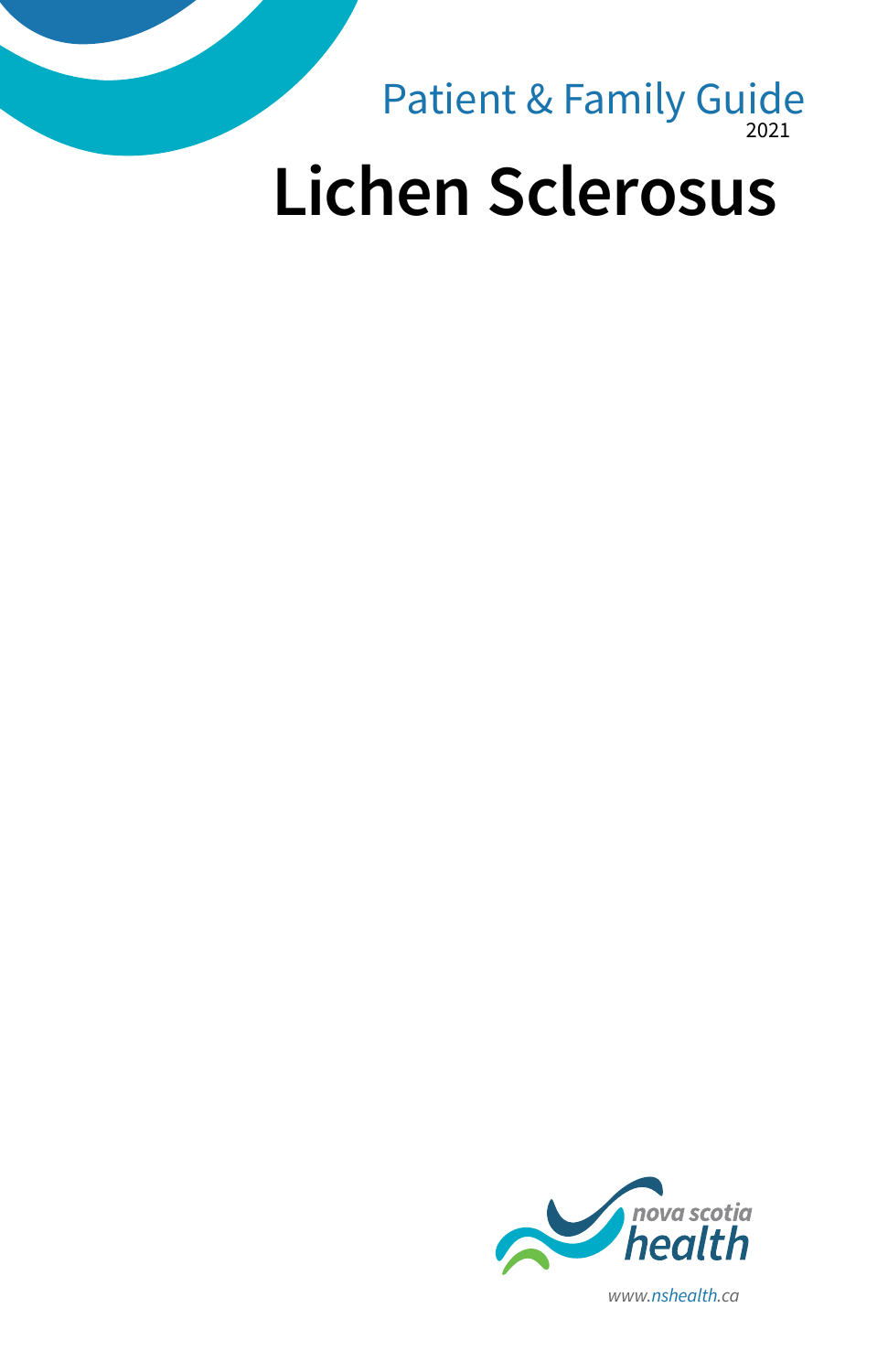# **Lichen Sclerosus**

# **What is lichen sclerosus?**

Lichen sclerosus is a life-long condition that creates patchy white areas on your skin. It may affect any part of the body, but most often involves the skin of the vulva (opening to the vagina) and around the anus. Anyone can get lichen sclerosus, but post-menopausal women are at highest risk.

#### **What causes lichen sclerosus?**

- The exact cause of lichen sclerosus is not known. Doctors believe it is associated with diseases where the body's immune system attacks normal tissue.
- Sometimes, lichen sclerosus can appear on skin that has been damaged or scarred in a past injury.
- Lichen sclerosus does **not** spread from person to person and does **not** usually run in families.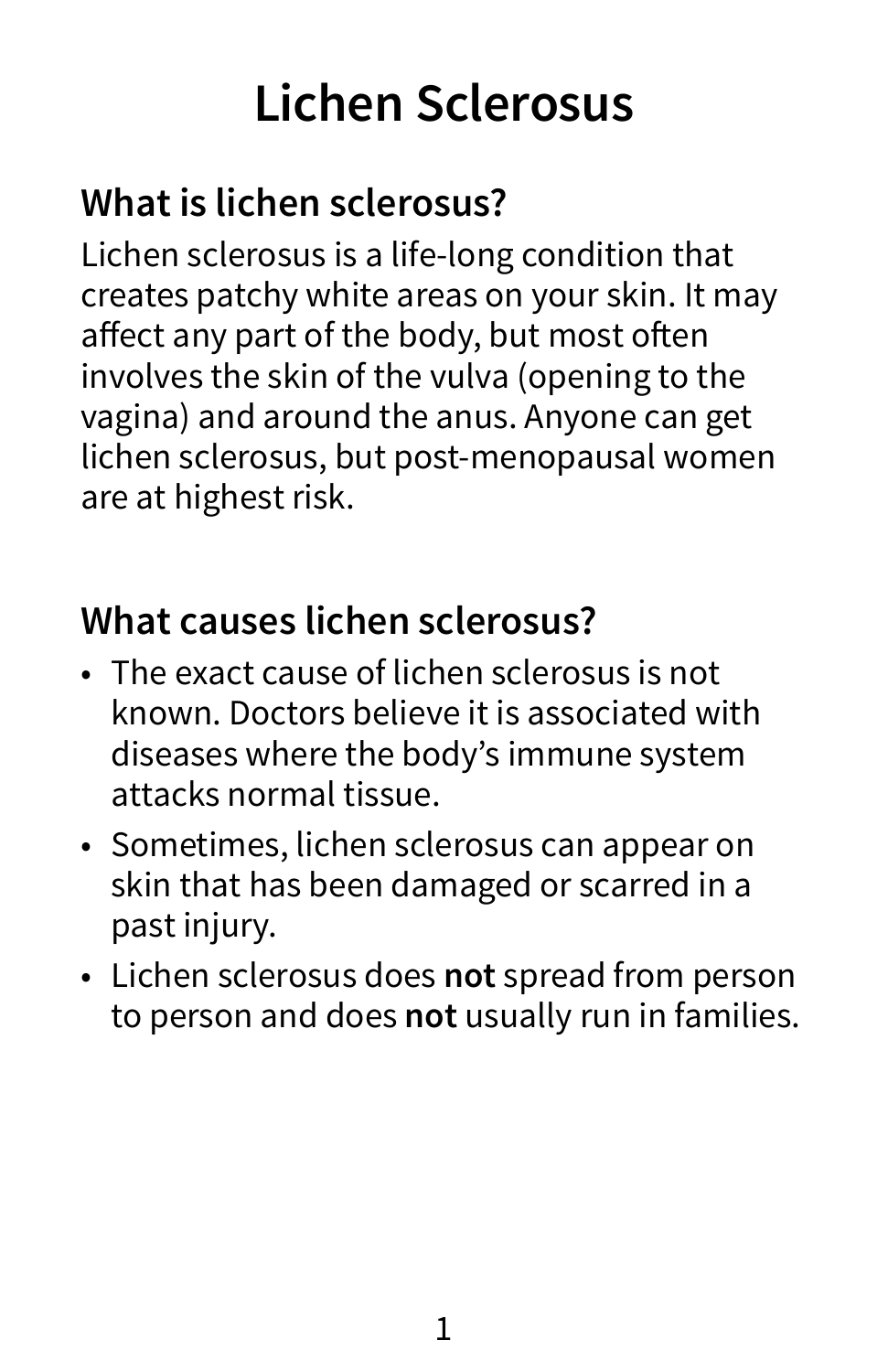### **What are the symptoms of lichen sclerosus?**

- The most common symptom is for the affected area to be itchy, but you may not notice any symptoms. In later stages, you may have discomfort or pain, bleeding from skin that tears easily, or bruising.
- Skin that is affected by lichen sclerosus is usually white and has a fine, crinkled texture.
- Lichen sclerosus can cause scarring if not treated. This scarring can thin the inner lips of the vulva and narrow the vagina, which may make sex painful and urination (peeing) harder.

#### **How is lichen sclerosus diagnosed?**

Lichen sclerosis is diagnosed by a health care provider during an exam.

If needed, they may take a very small piece of skin to be looked at closely under a microscope. This is called a punch biopsy.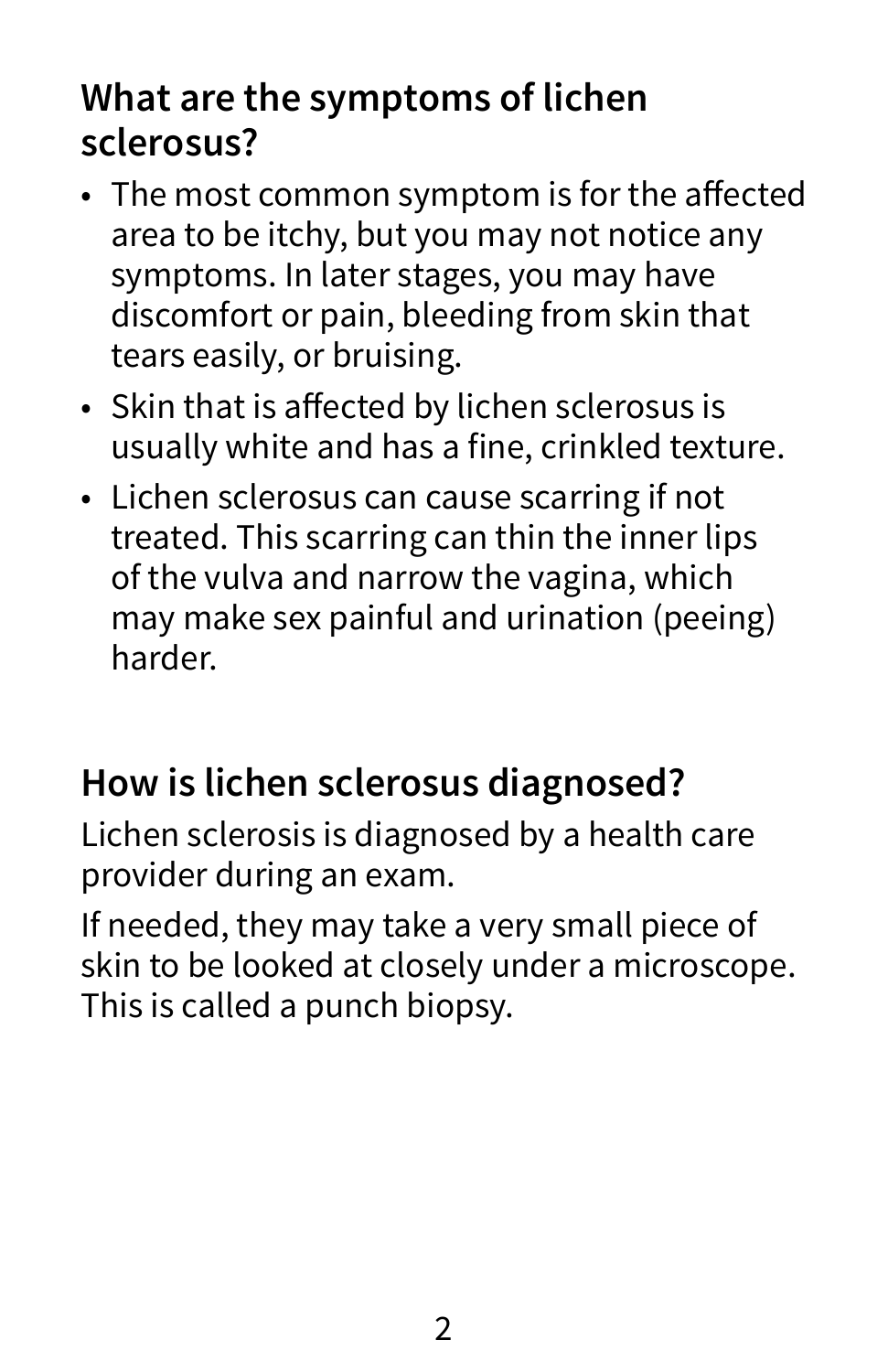# **How is lichen sclerosus treated?**

- Treatment usually starts with putting very strong medicated ointment on the affected skin. As the area heals, lower strength medicated ointments will be prescribed. You may see your health care provider less often as the area heals.
- With treatment, the condition will get better. However, there is no cure for lichen sclerosus and you will need treatment **for the rest of your life**.
- Scarring caused by the condition may never heal.

# **Do I need a follow-up appointment?**

- Yes, you will need to see your health care provider regularly to monitor your response to treatment.
- After your skin condition starts to heal, follow up with your doctor:
	- › every 6 to 12 months to check for any side effects from the medicated ointment or
	- $\rightarrow$  if the area gets worse.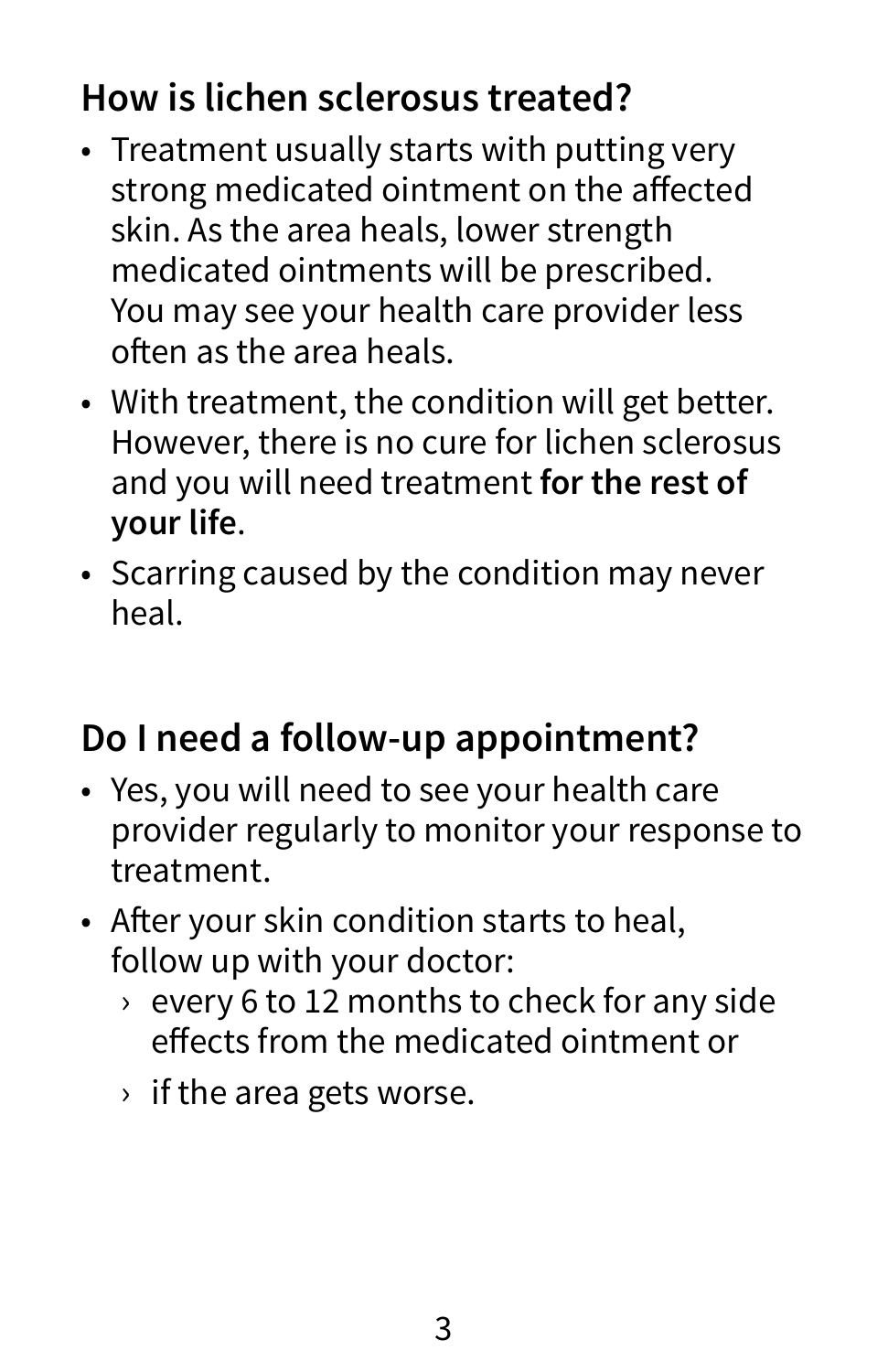• These follow-up visits are also important to check for any early signs of skin cancer. **Lichen sclerosus does not cause cancer**. But skin that is scarred by lichen sclerosus has a small increased risk of developing skin cancer. Regular routine follow-up is important.

### **For more information:**

- National Institute of Arthritis and Musculoskeletal and Skin Diseases:
	- › [www.niams.nih.gov/health\\_Info/Lichen\\_](http://www.niams.nih.gov/health_Info/Lichen_Sclerosus) [Sclerosus](http://www.niams.nih.gov/health_Info/Lichen_Sclerosus)
- British Association of Dermatologists:
	- › [www.bad.org.uk/for-the-public/patient](http://www.bad.org.uk/for-the-public/patient-information-leaflets/lichen-sclerosus)[information-leaflets/lichen-sclerosus](http://www.bad.org.uk/for-the-public/patient-information-leaflets/lichen-sclerosus)

## **What are your questions? Please ask. We are here to help you.**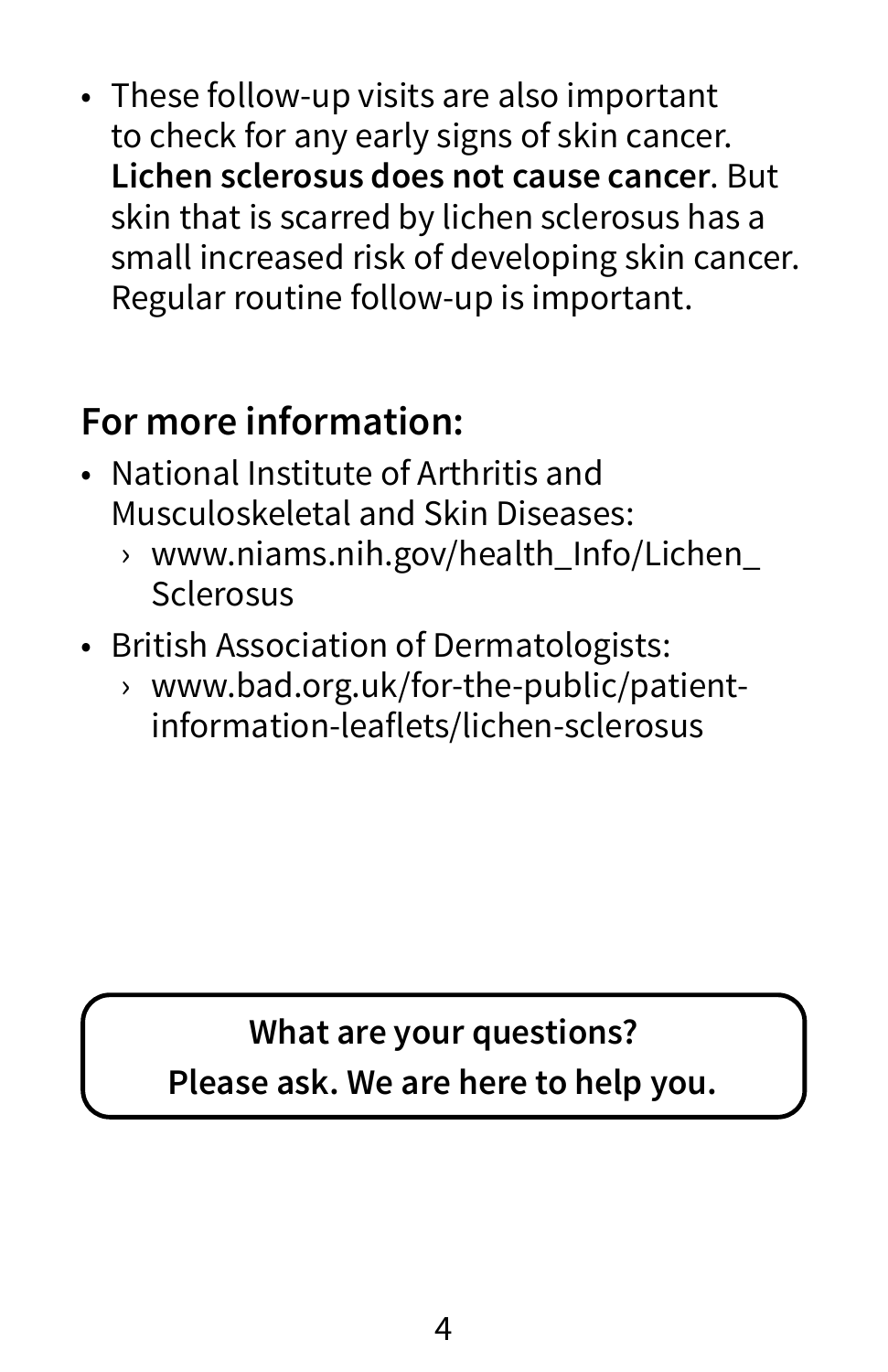# **Appointments and questions**

To confirm or reschedule a Clinic appointment, please call 902-473-6112. If you have any questions or concerns, you may call the Clinic at the number above.

#### **Clinic nurse**:

- › Phone: 902-473-4181
- › Hours: Monday to Friday, 8:30 a.m. to 4:30 p.m.

Please note: your call may not be returned until the next business day.

**If you cannot reach the Colposcopy Clinic, see your primary health care provider or call 811.**

**In an emergency, call 911 or visit your nearest Emergency Department**.

> **Colposcopy Clinic** 5th floor, Dickson Building 5820 University Avenue Victoria General Hospital site, Halifax, NS B3H 1V7